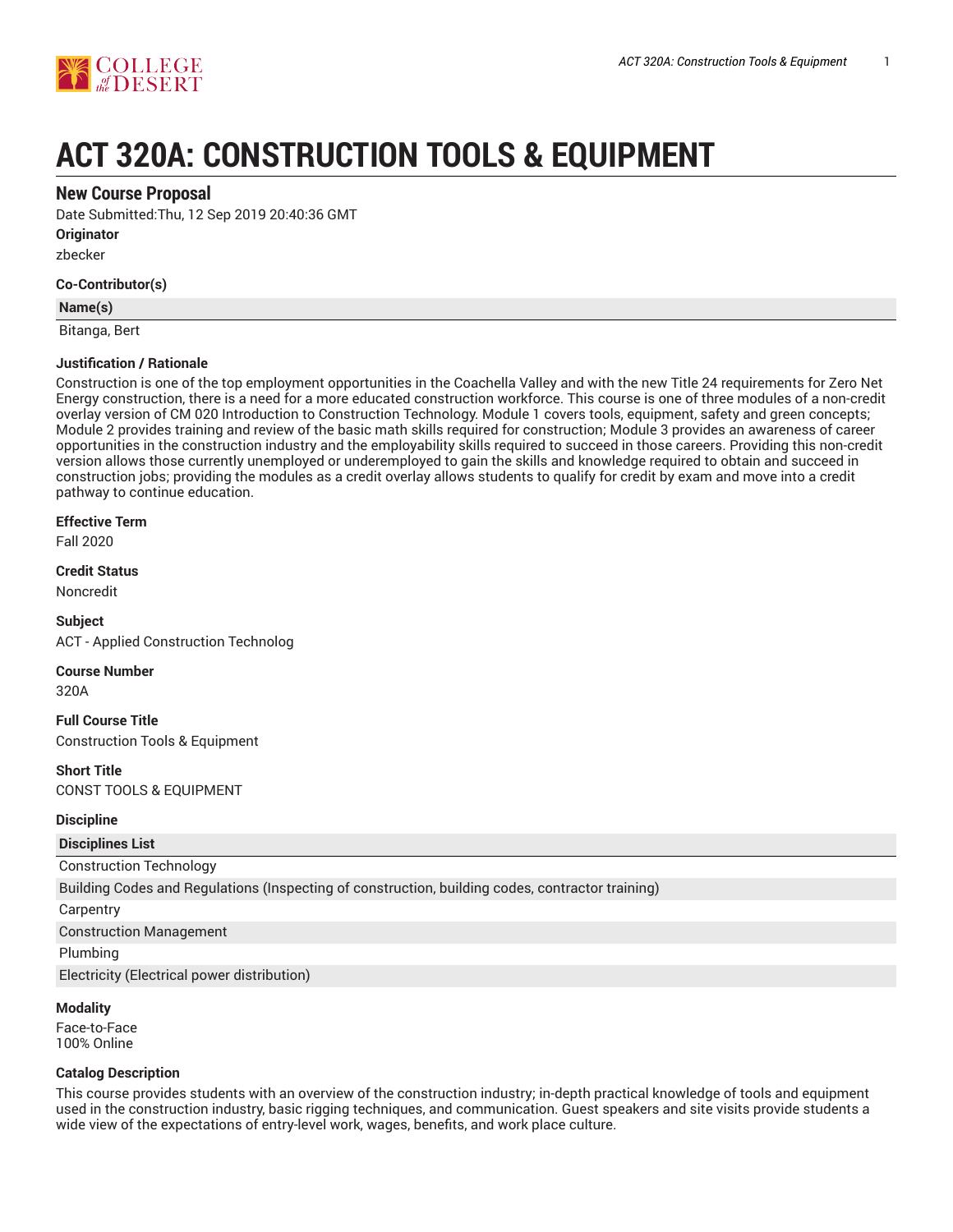

#### **Schedule Description**

Practical knowledge of construction tools, equipment, basic rigging techniques and overall safety practices.

**Non-credit Hours** 45

**Lecture Units**

0

#### **Lab Units**

0

**Lab Semester Hours**

0

**In-class Hours** 27

**Out-of-class Hours** 18

**Total Course Units**

0

**Total Semester Hours** 45

#### **Override Description**

Noncredit courses do not have lecture and lab. The out-of-class hours were adjusted to provide the same total as the equivalent credit course.

# **Required Text and Other Instructional Materials**

**Resource Type** Book

**Author**

National Center for Construction Education and Research (NCCER)

#### **Title**

Core Curriculum: Introductory Craft Skills (Trainee Guide)

**Edition**

5th

# **Publisher**

Pearson Education, Inc.

**Year**

2016

#### **College Level**

Yes

**Flesch-Kincaid Level** 11.8

**ISBN #** 9780134130989

**Resource Type** Book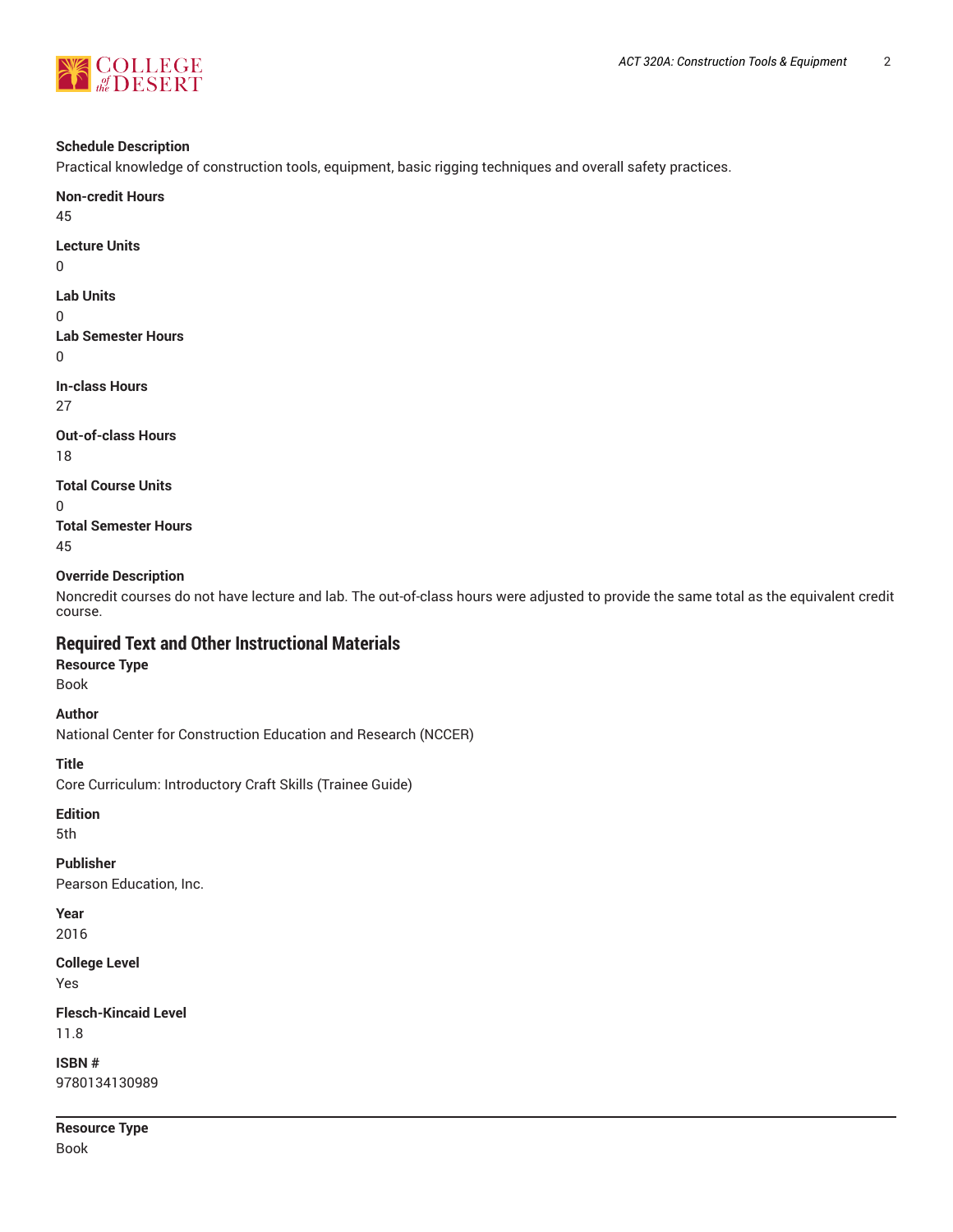

#### **Author**

Huth, Mark W.

#### **Title**

Residential Construction Academy: Basic Principles for Construction

#### **Edition**

4th

#### **City** Clifton Park, NY

**Publisher**

CENGAGE Delmar Learning

# **Year**

2016

#### **College Level** Yes

**Flesch-Kincaid Level** 11.8

# **ISBN #** 9781305088627

# **Resource Type**

Instructional Materials

#### **Title**

Career Connections Project Book 1

#### **Edition**

Most Recent

#### **Publisher**

Carpenters International Training Fund

#### **Year**

2017

# **Description**

CC0001G www.carpenters.org

#### **Resource Type**

Instructional Materials

#### **Title** Career Connections Project Book 2

**Edition** Most Recent

**Publisher** Carpenters International Training Fund

# **Year**

2018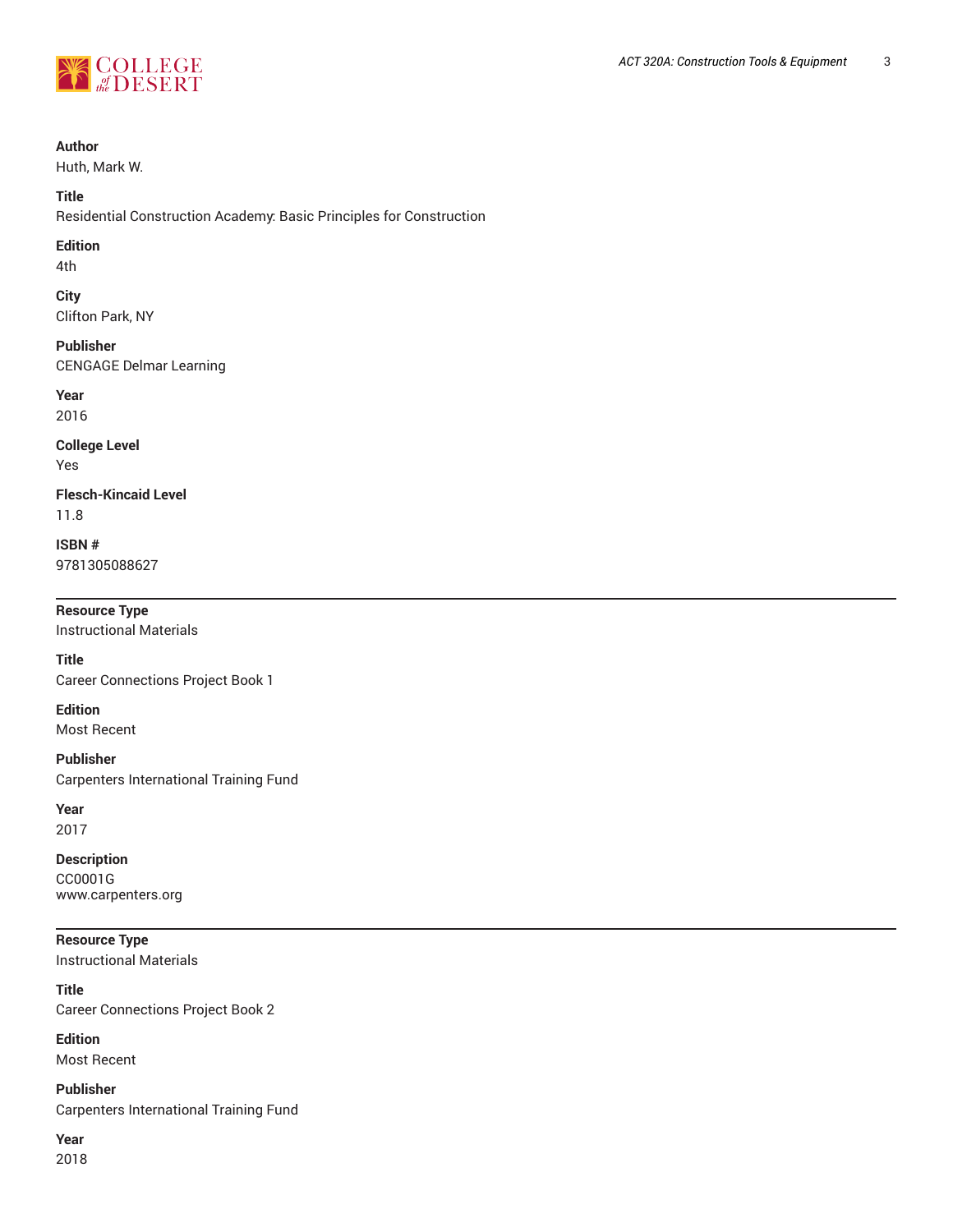

### **Description**

cc0002G

# **Class Size Maximum**

30

#### **Course Content**

- 1. Overview of construction industry and closer examinations of individual trade expectations.
- 2. Construction safety hazard recognition and OSHA regulations.
- 3. Hand and power tool identification and proper use.
- 4. Overview of basic rigging.
- 5. Load handling safety.
- 6. Hand signals.

#### **Course Objectives**

|              | <b>Objectives</b>                                                                                                                   |
|--------------|-------------------------------------------------------------------------------------------------------------------------------------|
| Objective 1  | Discuss the apprenticeship requirements and responsibilities for a variety of construction trades.                                  |
| Objective 2  | Discuss common safety hazards on construction sites.                                                                                |
| Objective 3  | Explain the purpose of Occupational Safety and Health Administration (OSHA) and their regulations for the<br>construction industry. |
| Objective 4  | Identify various hand tools used in the construction industry.                                                                      |
| Objective 5  | Utilize various hand tools.                                                                                                         |
| Objective 6  | Identify various power tools used in the construction industry.                                                                     |
| Objective 7  | Utilize various power tools.                                                                                                        |
| Objective 8  | Identify and describe the use of slings and common rigging hardware.                                                                |
| Objective 9  | Describe basic inspection techniques and rejection criteria used for slings and hardware.                                           |
| Objective 10 | Describe basic hitch configurations and their proper connections.                                                                   |
| Objective 11 | Describe basic load-handling safety practices.                                                                                      |
| Objective 12 | Demonstrate proper use of American National Standards Institute (ANSI) hand signals.                                                |
| Objective 13 | Demonstrate the ability to interpret information and instructions presented in both written and verbal form.                        |
| Objective 14 | Demonstrate critical thinking skills and the ability to solve problems using those skills.                                          |
|              |                                                                                                                                     |

#### **Student Learning Outcomes**

**Upon satisfactory completion of this course, students will be able to:**

Outcome 1 Safely and appropriately use hand and power tools commonly found in the construction workplace.

#### **Methods of Instruction**

| <b>Method</b>     | Please provide a description or examples of how each instructional<br>method will be used in this course. |
|-------------------|-----------------------------------------------------------------------------------------------------------|
| Lecture           | Presentation of topic in context.                                                                         |
| Laboratory        | Analysis of job sites.                                                                                    |
| <b>Discussion</b> | Classroom and group discussions.                                                                          |
| Participation     | Class discussion and questions.                                                                           |
| Other (Specify)   | 1. Guest lectures<br>2. Site visits                                                                       |
| Activity          | Hands on demonstrations of appropriate tool selection and safety<br>procedures.                           |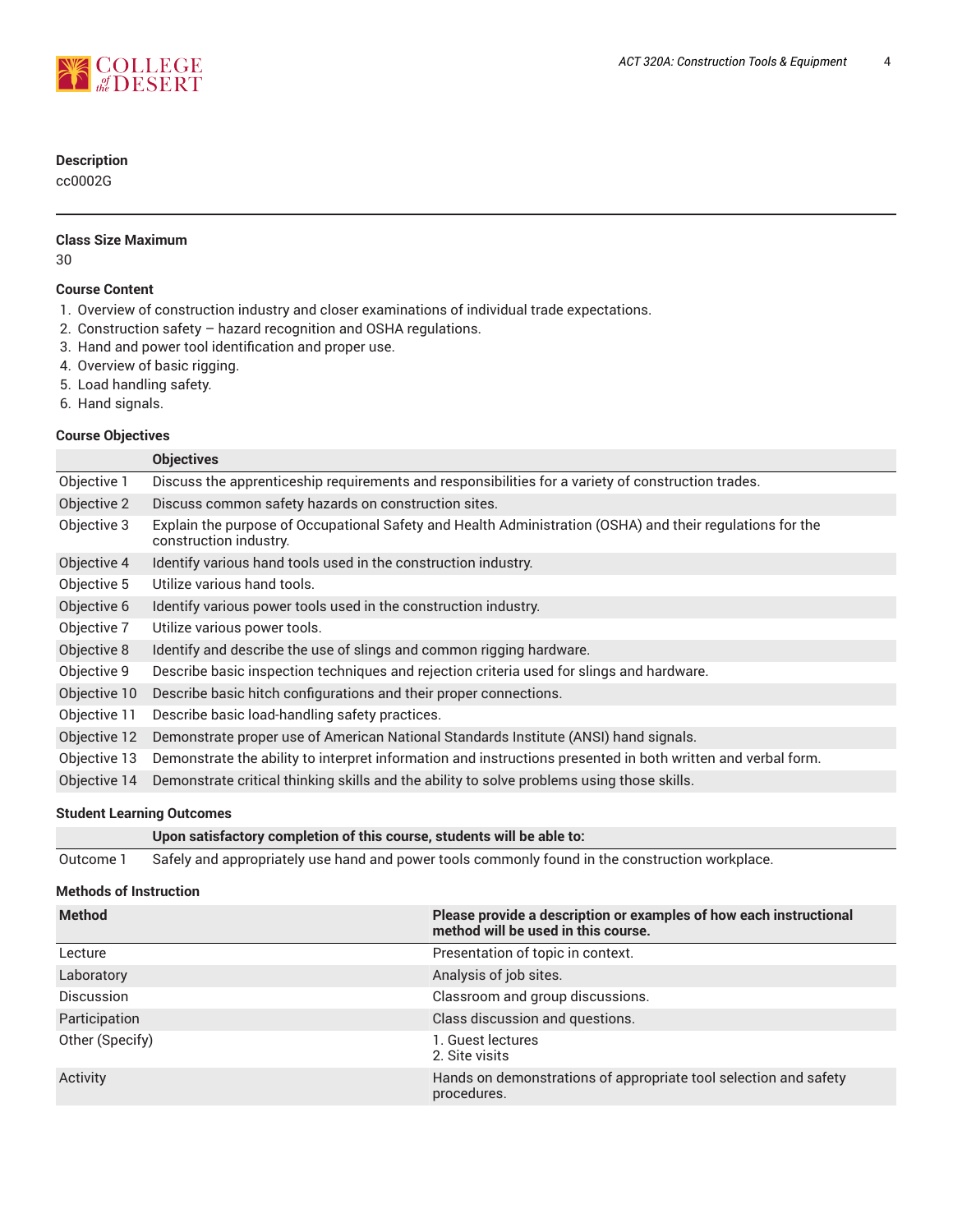

#### **Methods of Evaluation**

| <b>Method</b>                      | Please provide a description or examples of how<br>each evaluation method will be used in this course.                             | <b>Type of Assignment</b> |
|------------------------------------|------------------------------------------------------------------------------------------------------------------------------------|---------------------------|
| Written homework                   | Homework assigned from text and worksheets<br>completed out-of-class and reviewed in-class.                                        | Out of Class Only         |
| Student participation/contribution | Participation in lab groups and classroom/online<br>discussion.                                                                    | In and Out of Class       |
| Mid-term and final evaluations     | Examinations covering key concepts introduced in<br>the course.                                                                    | In Class Only             |
| Tests/Quizzes/Examinations         | Weekly quizzes on topics covered in class and<br>analysis of job sites. Quizzes completed out-of-<br>class and discussed in-class. | In and Out of Class       |
| Other                              | Out-of-class hours will be accounted for<br>electronically through the learning management<br>system.                              | Out of Class Only         |

#### **Assignments**

#### **Other In-class Assignments**

- 1. Individual projects to analyze and evaluate appropriate tools and equipment for a variety of construction tasks.
- 2. Small group projects to analyze, review, diagnose and evaluate team responsibilities when using tools and equipment on the construction job site.
- 3. Small group projects to identify and use hand signals.

#### **Other Out-of-class Assignments**

- 1. Review of construction industry vocabulary terms.
- 2. Complete daily assigned homework and complete pretests.
- 3. Reading textbook and supplementary assignments.
- 4. Written homework assignments identifying the appropriate use for a wide array of construction tools and equipment.
- 5. In person or virtual site visits.

#### **Grade Methods**

Pass/No Pass Only

# **Distance Education Checklist**

# **Lab Courses**

# **Instructional Materials and Resources**

# **Effective Student/Faculty Contact**

#### Which of the following methods of regular, timely, and effective student/faculty contact will be used in this course?

#### **Within Course Management System:**

Timely feedback and return of student work as specified in the syllabus Discussion forums with substantive instructor participation Chat room/instant messaging Regular virtual office hours Online quizzes and examinations Weekly announcements

#### **External to Course Management System:**

Direct e-mail

#### Briefly discuss how the selected strategies above will be used to maintain Regular Effective Contact in the course.

Timely feedback and return of student work as specified in the syllabus. Discussion forums with substantive instructor participation. Online quizzes and examinations. Weekly announcements.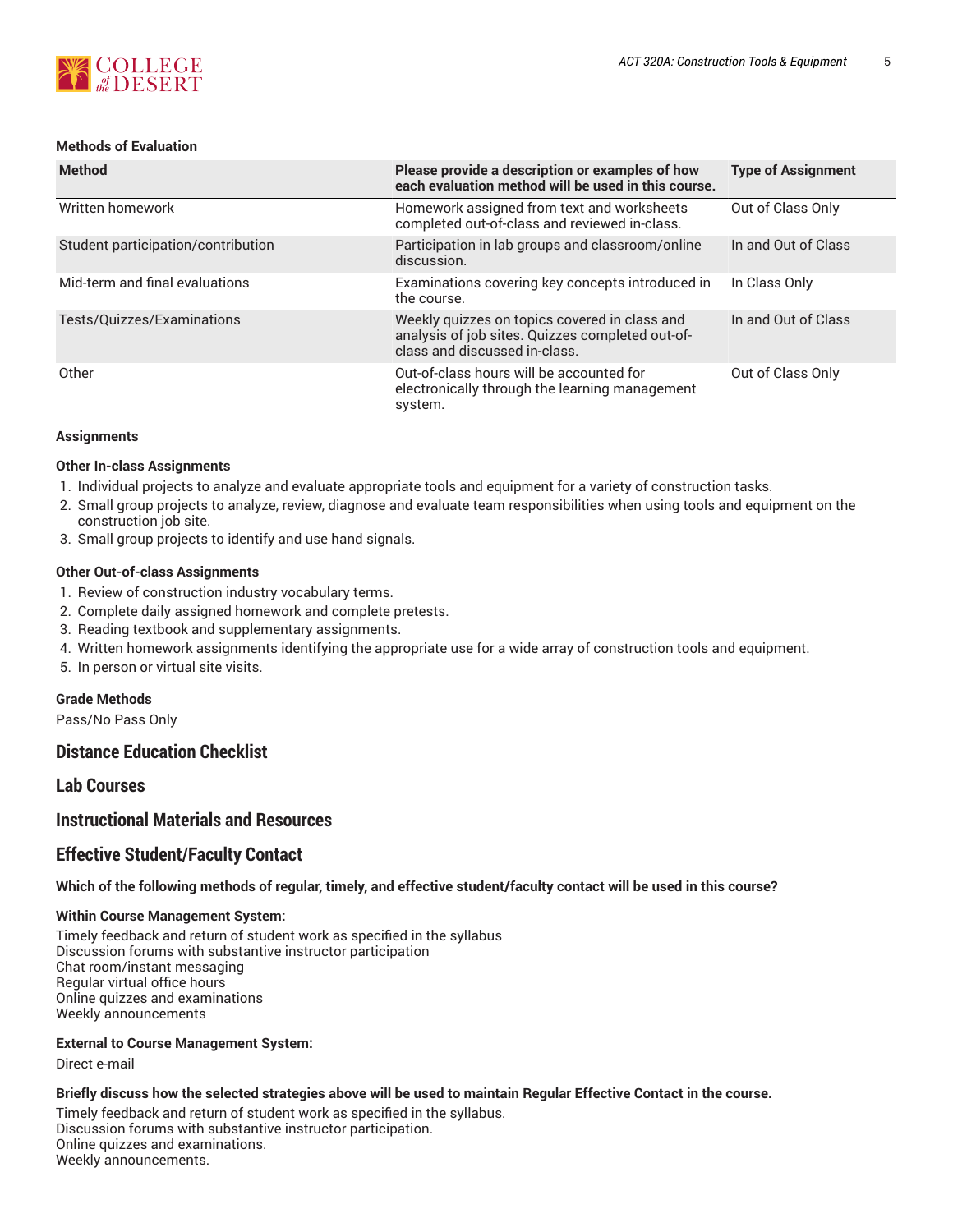

# **Other Information**

# **MIS Course Data**

**CIP Code** 46.0412 - Building/Construction Site Management/Manager.

**TOP Code** 095700 - Civil and Construction Management Technology

**SAM Code** D - Possibly Occupational

**Basic Skills Status** Not Basic Skills

**Prior College Level** Not applicable

**Cooperative Work Experience** Not a Coop Course

**Course Classification Status** Workforce Prep Enhanced Funding

**Approved Special Class** Not special class

**Noncredit Category** Workforce Preparation

**Funding Agency Category** Not Applicable

**Program Status** Program Applicable

**Transfer Status** Not transferable

**Allow Audit** No

**Repeatability** Yes

**Repeatability Limit** NC **Repeat Type** Noncredit

#### **Justification**

Noncredit courses are repeatable until the student has achieved the skills and knowledge required to meet the objectives and outcomes of the course.

**Materials Fee**

No

**Additional Fees?**

No